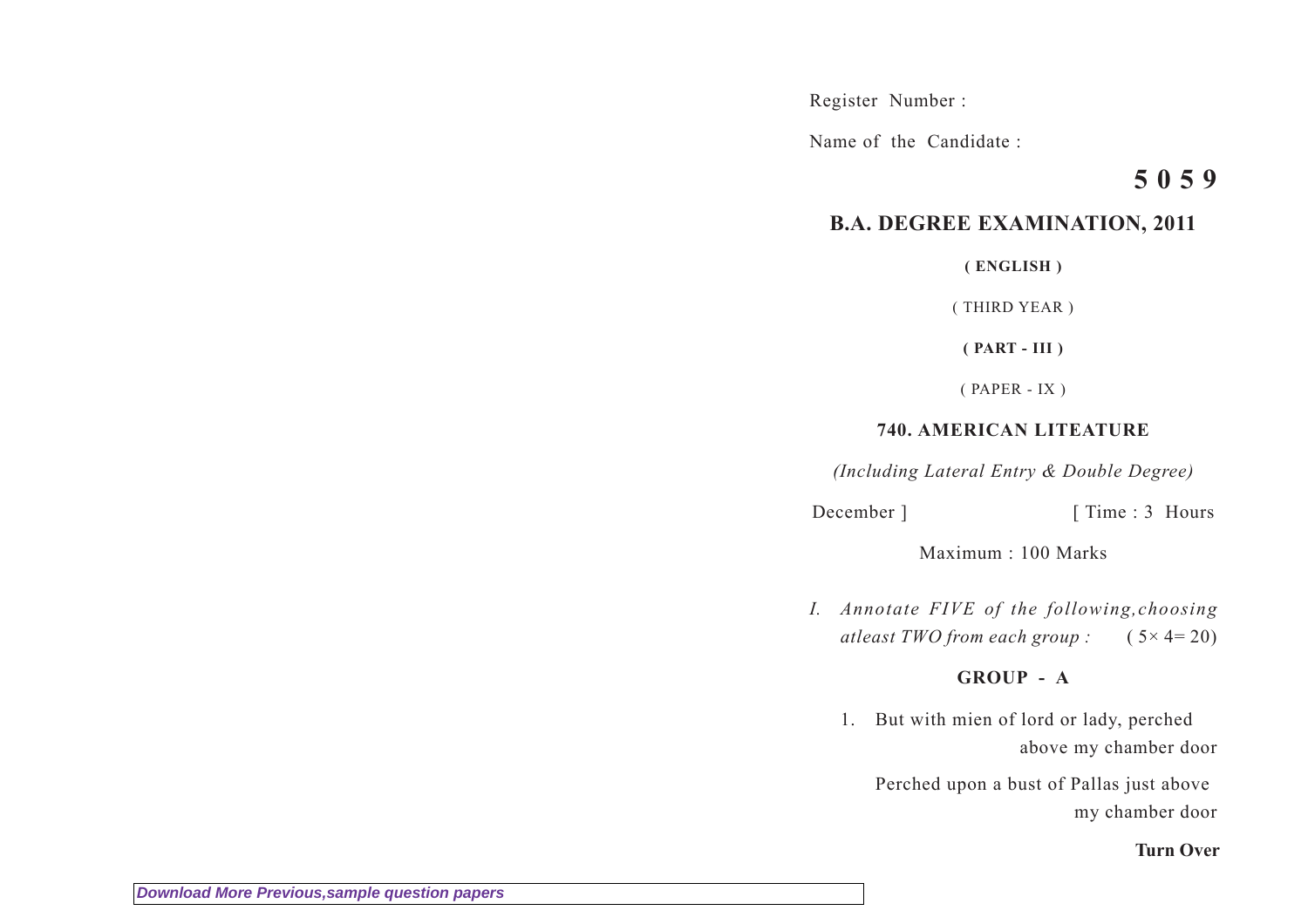- 2. And this maiden she lived with no other thought than to love and be loved by me.
- 3. I know, and they know me-I feel for them a transport Of Cordiality.
- 4. Long ago we had orginated from the water of this brook rather than from any creature.
- 5. Then, took the other, as just as fair And having perhaps the better claim Because it was grassy and wanted.

#### **GROUP - B**

- 6. The world is nothing and man is all.
- 7. Books are the best of things, Well used; abused, among the worst.
- 8. Fear always springs from ignorance.
- 9. There is a radical error, I think, in the usual mode of constructing a story.
- *IV. Attempt any TWO of the following:*  $(2 \times 20 = 40)$ 
	- 17. Discuss *Tom Sawyer* as an adventurous novel.
	- 18. How is Jones thrown to greater degree of sufferings in the play?
	- 19. How is the conflict between illusion and reality displayed in *The Glass Menagerie*?
	- 20. Discuss in detail the duties of American Scholar to society.